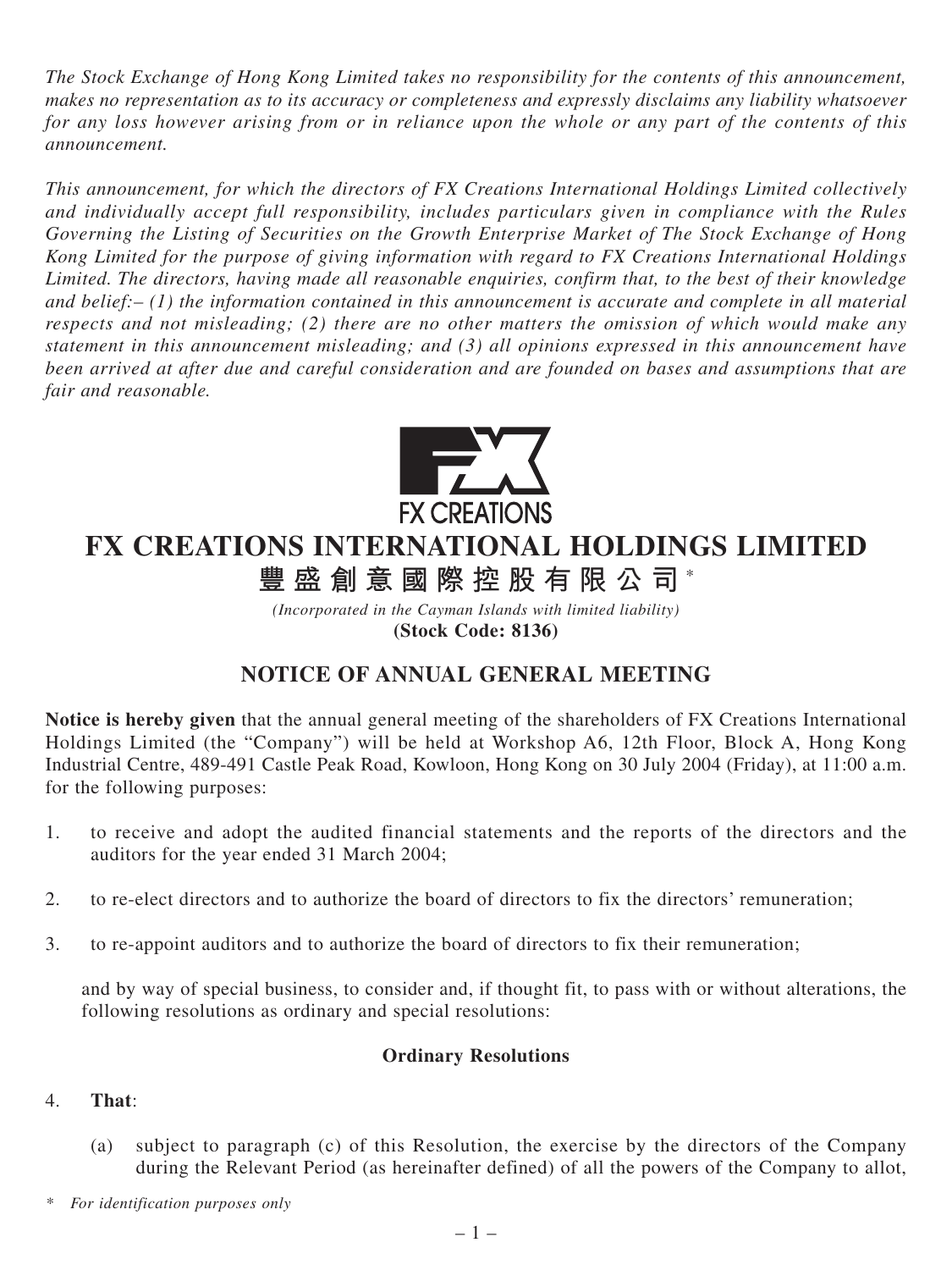issue and deal with unissued shares in the capital of the Company and to make or grant offers, agreements and options (including, without limitation, warrants, bonds and debentures convertible into shares) which might require the exercise of such powers be and the same is hereby generally and unconditionally approved;

- (b) the approval in paragraph (a) of this Resolution shall authorize the directors of the Company during the Relevant Period to make or grant offers, agreements and options (including, without limitation, warrants, bonds and debentures convertible into shares) which might require the exercise of such powers after the end of the Relevant Period;
- (c) the aggregate nominal amount of share capital allotted or agreed conditionally or unconditionally to be allotted (where pursuant to options or otherwise) by the directors of the Company pursuant to the approval in paragraph (a) of this Resolution, otherwise than pursuant to (i) a Rights Issue (as hereinafter defined); or (ii) the grant or exercise of any option under the share option scheme of the Company; or (iii) any scrip dividend or similar arrangement providing for the allotment of shares in lieu of the whole or part of a dividend on shares in accordance with the memorandum and articles of association of the Company in force from time to time; or (iv) any issue of shares in the Company upon the exercise of rights of subscription or conversion under the terms of any warrants of the Company or any securities which are convertible into shares of the Company, shall not exceed the aggregate of:
	- (i) 20 per cent. of the aggregate nominal amount of the share capital of the Company in issue on the date of the passing of this Resolution; and
	- (ii) (if the directors of the Company are so authorized by the passing of a separate ordinary resolution by the shareholders of the Company) the nominal amount of any share capital of the Company repurchased by the Company subsequent to the passing of this Resolution (up to a maximum equivalent to 10 per cent. of the aggregate nominal amount of the share capital of the Company in issue on the date of the passing of this Resolution), and the authority pursuant to paragraph (a) of this Resolution shall be limited accordingly; and
- (d) for the purpose of this Resolution:

"Relevant Period" means the period from the date of the passing of this Resolution until whichever is the earliest of:

- (i) the conclusion of the next annual general meeting of the Company;
- (ii) the expiration of the period within which the next annual general meeting of the Company is required by the articles of association of the Company, or any applicable law of the Cayman Islands to be held; and
- (iii) the passing of an ordinary resolution by the shareholders of the Company in a general meeting revoking or varying the authority given to the directors of the Company by this Resolution.

"Rights Issue" means an offer of shares in the Company, or offer or issue of warrants, options or other securities giving rights to subscribe for share open for a period fixed by the directors of the Company to holders of shares in the Company on the register of members of the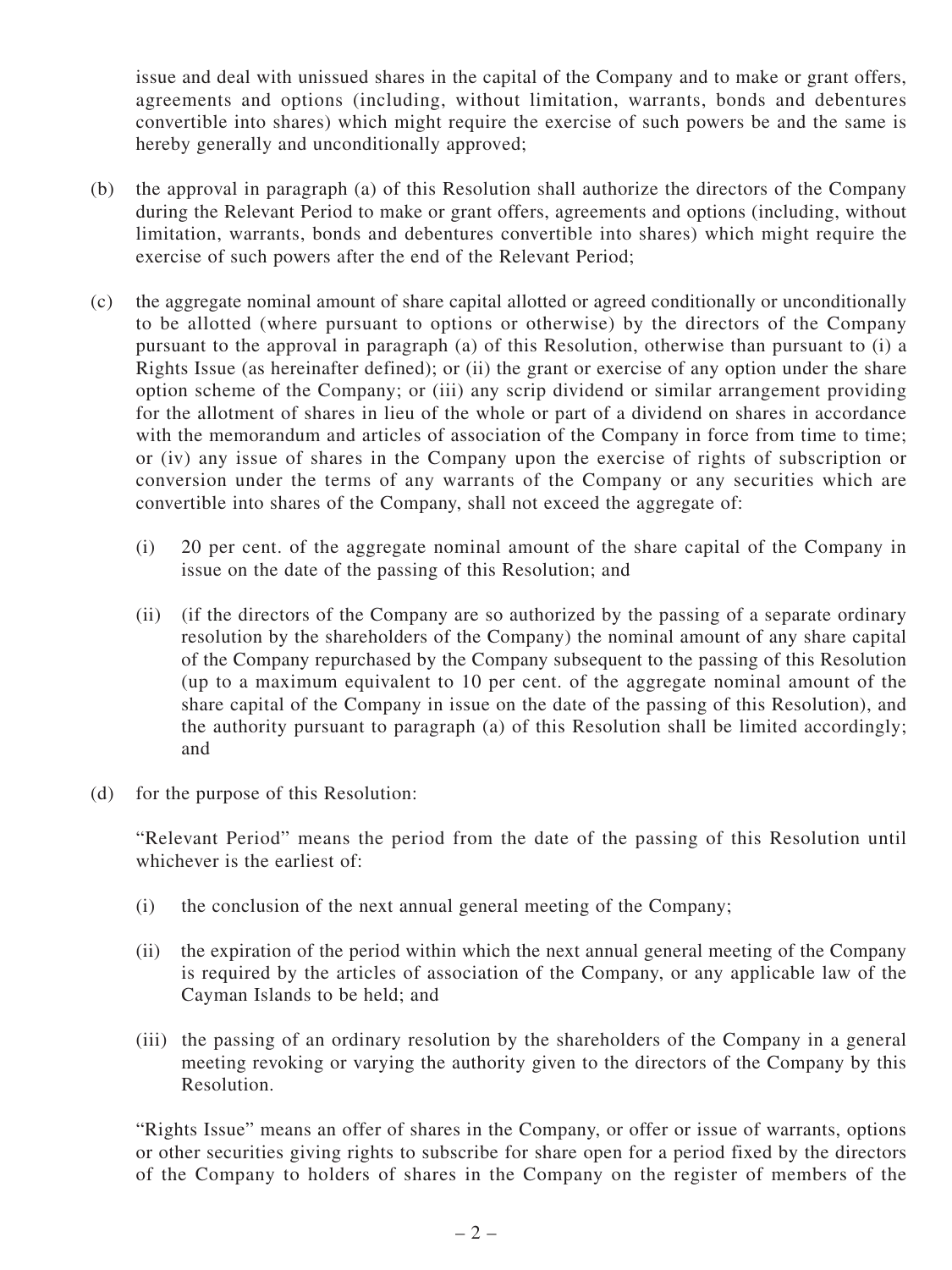Company on a fixed record date in proportion to their holdings of shares (subject to such exclusion or other arrangements as the directors of the Company may deem necessary or expedient in relation to overseas shareholders or fractional entitlements, or having regard to any restrictions or obligations under the laws of, or the requirements of, or the expense or delay which may be involved in determining the existence or extent of any restrictions or obligations under the laws of, or the requirements of, any jurisdiction outside Hong Kong or any recognized regulatory body or any stock exchange outside Hong Kong).

### 5. **That**:

- (a) the exercise by the directors of the Company during the Relevant Period of all the powers of the Company to purchase its shares on The Stock Exchange of Hong Kong Limited (the "Stock Exchange") or any other stock exchange on which the shares of the Company may be listed and recognized by the Securities and Futures Commission of Hong Kong and the Stock Exchange for such purpose, and otherwise in accordance with the rules and regulations of the Securities and Futures Commission of Hong Kong, the Stock Exchange, the memorandum and articles of association of the Company, and all applicable laws in this regard, be and the same is hereby generally and unconditionally approved;
- (b) the aggregate nominal amount of shares of the Company which may be purchased by the Company pursuant to the approval in paragraph (a) of this Resolution during the Relevant Period shall not exceed 10 per cent. of the aggregate nominal amount of the share capital of the Company in issue on the date of the passing of this Resolution and the authority pursuant to paragraph (a) of this Resolution shall be limited accordingly; and
- (c) for the purpose of this Resolution:

"Relevant Period" means the period from the date of the passing of this Resolution until whichever is the earliest of:

- (i) the conclusion of the next annual general meeting of the Company;
- (ii) the expiration of the period within which the next annual general meeting of the Company is required by the articles of association of the Company, or any applicable law of the Cayman Islands to be held; and
- (iii) the passing of an ordinary resolution by the shareholders of the Company in a general meeting revoking or varying the authority given to the directors of the Company by this Resolution.
- 6. **That** the directors of the Company be and are hereby authorized to exercise the authority referred to in paragraph (a) of Resolution no. 4 above in respect of the share capital of the Company referred to in sub-paragraph (ii) of paragraph (c) of such Resolution.

#### **Special Resolution**

- 7. **That** the following amendments to the Articles of Association of the Company be and are hereby approved:
	- (a) by adding the following definition before the definition of "Auditor":

 $-3 -$ ""associate" the meaning attributed to it in the rules of the Designated Stock Exchange.";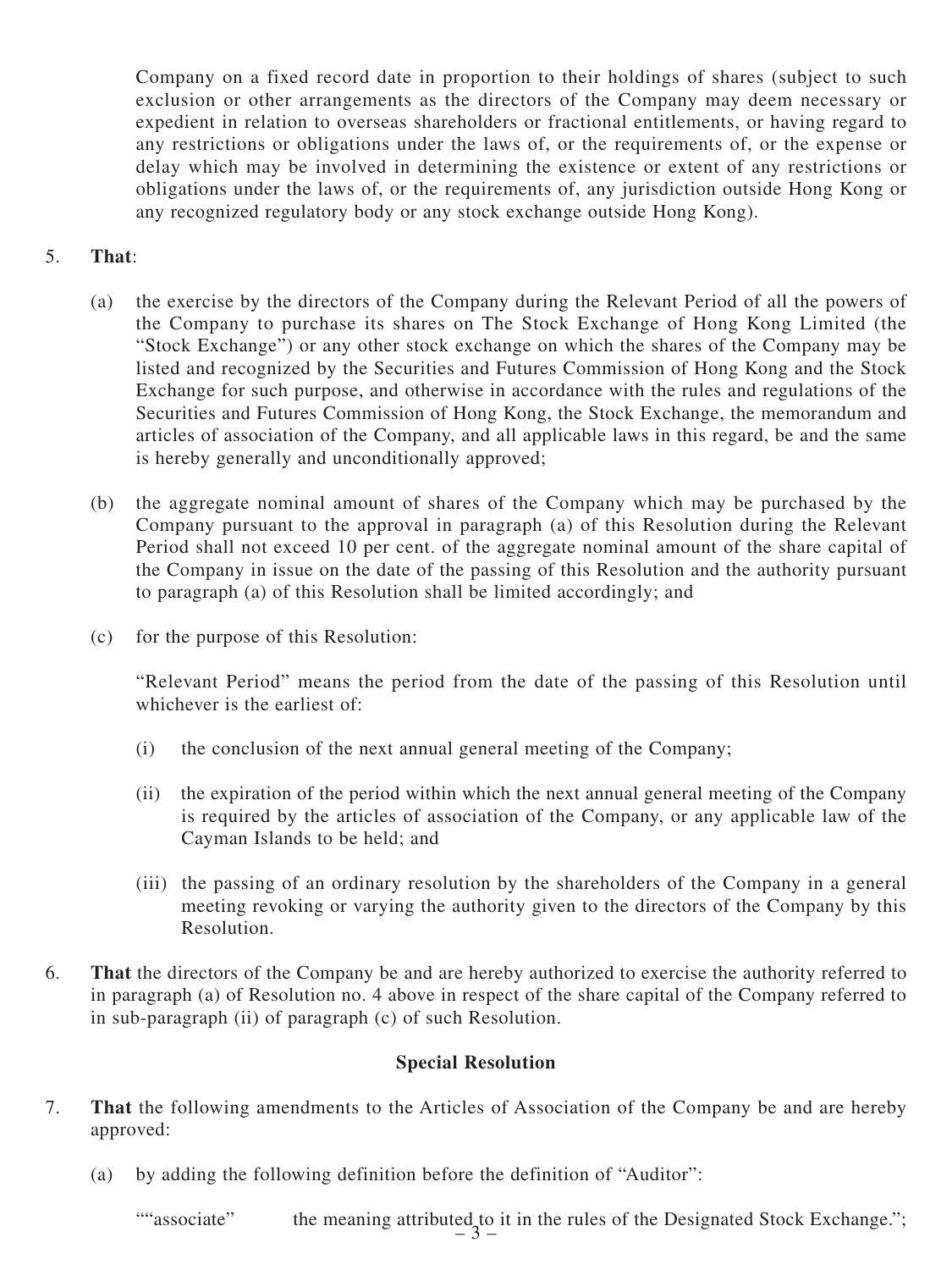(b) by deleting the definition of "clearing house" in its entirety and replacing it with the following definition:

```
""clearing house" a clearing house or authorised share depository recognised by the laws of
       the jurisdiction in which the shares are listed or quoted on a stock exchange
       in such jurisdiction.":
```
- (c) by amending the reference of the existing Article 76 to Article 76(1) and adding the following new Article 76(2) immediately after Article 76(1):
	- "(2) Where the Company has knowledge that any Member is, under the rules of the Designated Stock Exchange, required to abstain from voting on any particular resolution of the Company or restricted to voting only for or only against any particular resolution of the Company, any votes cast by or on behalf of such Member in contravention of such requirement or restriction shall not be counted.";
- (d) by deleting the existing Article 88 in its entirety and replacing with the following new Article 88:
	- "88. No person other than a Director retiring at the meeting shall, unless recommended by the Directors for election, be eligible for election as a Director at any general meeting unless a Notice signed by a Member (other than the person to be proposed) duly qualified to attend and vote at the meeting for which such notice is given of his intention to propose such person for election and also a Notice signed by the person to be proposed of his willingness to be elected shall have been lodged at the head office or at the Registration Office provided that the minimum length of the period, during which such Notice(s) are given, shall be at least seven (7) days and that the period for lodgement of such Notice(s) shall commence no earlier than the day after the dispatch of the notice of the general meeting appointed for such election and end no later than seven (7) days prior to the date of such general meeting."; and
- (e) by deleting the existing Article 103 in its entirety and replacing with the following new Article 103:
	- "103.(1) A Director shall not vote (nor be counted in the quorum) on any resolution of the Board approving any contract or arrangement or any other proposal in which he or any of his associates is materially interested, but this prohibition shall not apply to any of the following matters namely:
		- (i) any contract or arrangement for the giving to such Director or his associate(s) any security or indemnity in respect of money lent by him or any of his associate(s) or obligations incurred or undertaken by him or any of his associate (s) at the request of or for the benefit of the Company or any of its subsidiaries;
		- (ii) any contract or arrangement for the giving of any security or indemnity to a third party in respect of a debt or obligation of the Company or any of its subsidiaries for which the Director or his associate(s) has himself/themselves assumed responsibility in whole or in part whether alone or jointly under a guarantee or indemnity or by the giving of security;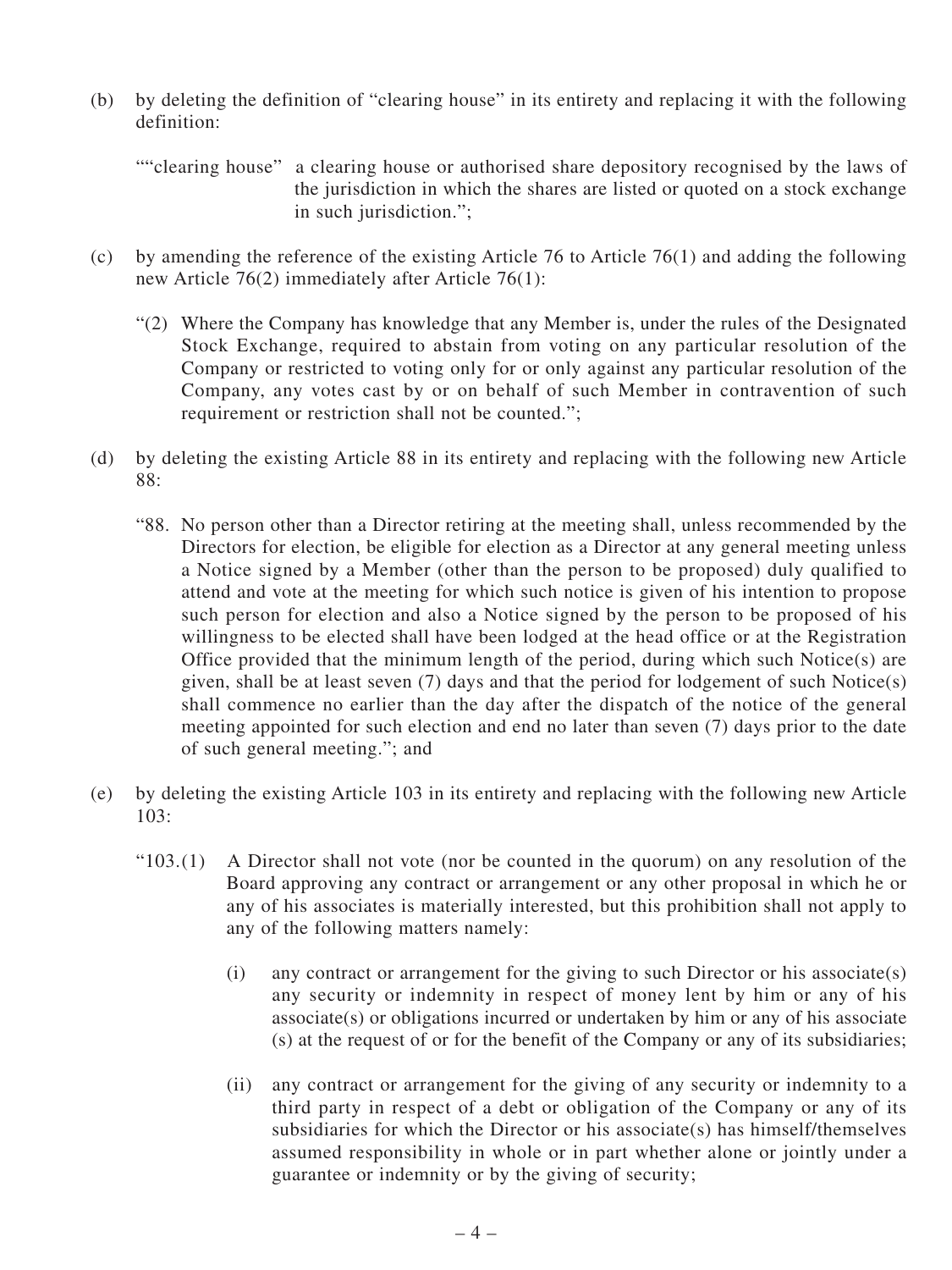- (iii) any contract or arrangement concerning an offer of shares or debentures or other securities of or by the Company or any other company which the Company may promote or be interested in for subscription or purchase, where the Director or his associate(s) is/are or is/are to be interested as a participant in the underwriting or sub-underwriting of the offer;
- (iv) any contract or arrangement in which the Director or his associate(s) is/are interested in the same manner as other holders of shares or debentures or other securities of the Company by virtue only of his/their interest in shares or debentures or other securities of the Company;
- (v) any contract or arrangement concerning any other company in which the Director or his associate(s) is/are interested only, whether directly or indirectly, as an officer or executive or a shareholder other than a company in which the Director and/or his associate(s) is/are beneficially interested in shares of that company, provided that the Director and any of his associates are not in aggregate beneficially interested in five (5) per cent. or more of the issued shares or of the voting rights of any class of shares of such company (or any third company through which his interest or that of any of his associates is derived); or
- (vi) any proposal concerning the adoption, modification or operation of a share option or share incentive scheme, a pension fund or retirement, death or disability benefits scheme or other arrangement which relates both to directors, his associates and employees of the Company or any of its subsidiaries and does not provide in respect of any Director or his associates(s) as such any privilege or advantage not generally accorded to the class of persons to which such scheme or fund relates.
- (2) A company shall be deemed to be a company in which a Director and/or his associate(s) owns five (5) per cent. or more if and so long as (but only if and so long as) he and/or his associates (either directly or indirectly) are the holders of or beneficially interested in five (5) per cent. or more of any class of the equity share capital of such company or of the voting rights available to members of such company (or of any third company through which his interest or that of any of his associates is derived). For the purpose of this paragraph there shall be disregarded any shares held by a Director or his associate(s) as bare or custodian trustee and in which he or any of them has/have no beneficial interest, any shares comprised in a trust in which the interests of the Director or his associate(s) is/are in reversion or remainder if and so long as some other person is entitled to receive the income thereof, and any shares comprised in an authorised unit trust scheme in which the Director or his associate(s) is/are interested only as a unit holder and any shares which carry no voting right at general meetings and very restrictive dividend and return of capital right.
- (3) Where a company in which a Director and/or his associate(s) holds five (5) per cent. or more is/are materially interested in a transaction, then that Director and/or his associate(s) shall also be deemed materially interested in such transaction.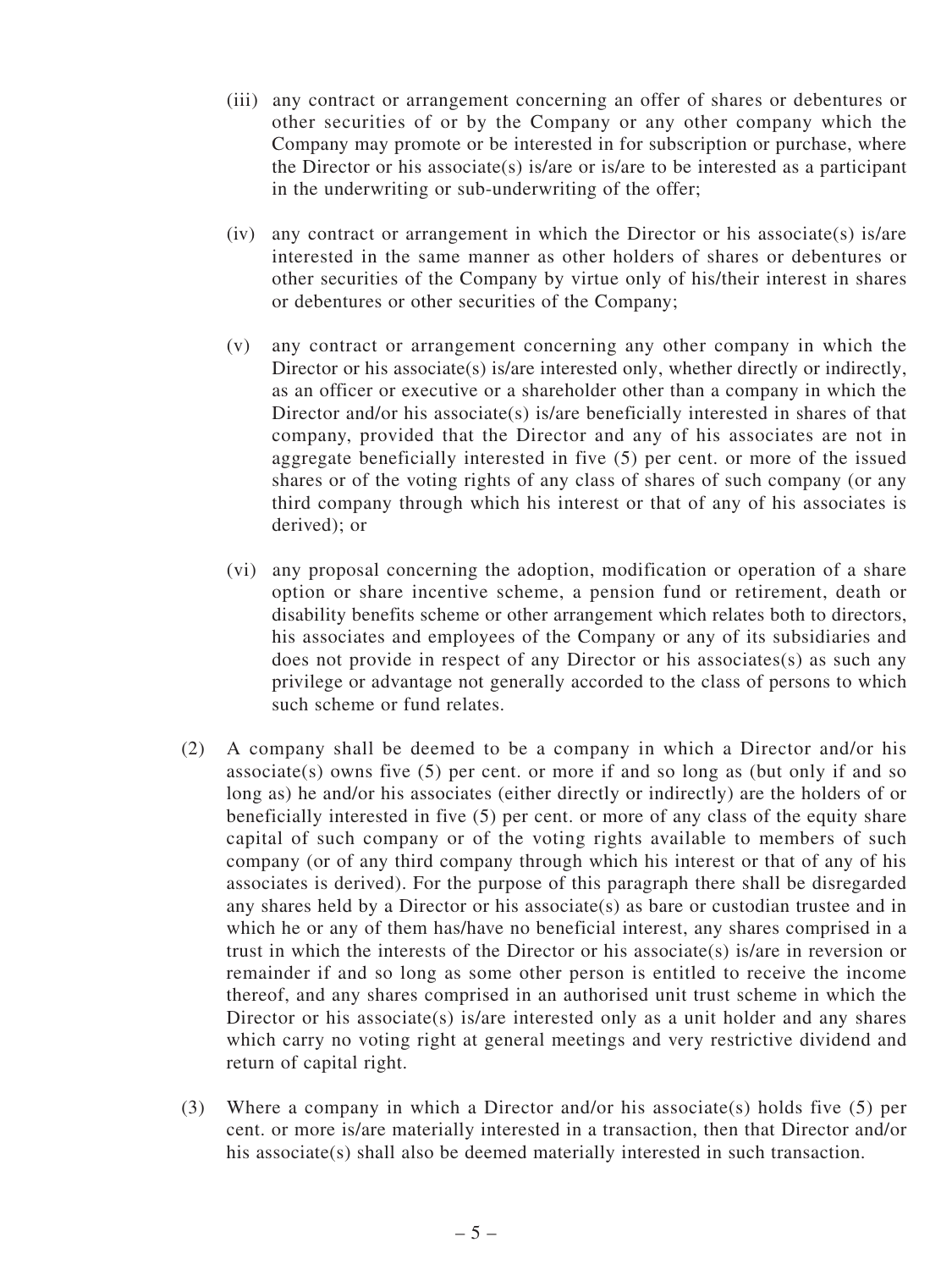(4) If any question shall arise at any meeting of the Board as to the materiality of the interest of a Director (other than the chairman of the meeting) or his associate(s) or as to the entitlement of any Director (other than such chairman) to vote and such question is not resolved by his voluntarily agreeing to abstain from voting, such question shall be referred to the chairman of the meeting and his ruling in relation to such other Director shall be final and conclusive except in a case where the nature or extent of the interest of the Director and/or his associate(s) concerned as known to such Director has not been fairly disclosed to the Board. If any question as aforesaid shall arise in respect of the chairman of the meeting such question shall be decided by a resolution of the Board (for which purpose such chairman shall not vote thereon) and such resolution shall be final and conclusive except in a case where the nature or extent of the interest of such chairman and/or his associates as known to such chairman has not been fairly disclosed to the Board.".

As at the date of this announcement, the Company's executive directors are Ng Pak To, Petto, Ho Kai Chung, David and Ong Chor Wei, the Company's non-executive director is Wong Wai Shan, and the Company's independent non-executive directors are Christopher C. Leu, Kau Man Wai, Leslie and Guo Jian.

> By order of the Board **Ong Chor Wei** *Company Secretary*

28 June 2004

*Registered Office:* Century Yard Cricket Square Hutchins Drive P.O. Box 2681GT George Town Grand Cayman Cayman Islands British West Indies

*Head Office and Principal Place of Business:* Workshop A6, 12th Floor, Block A Hong Kong Industrial Centre 489-491 Castle Peak Road Kowloon Hong Kong